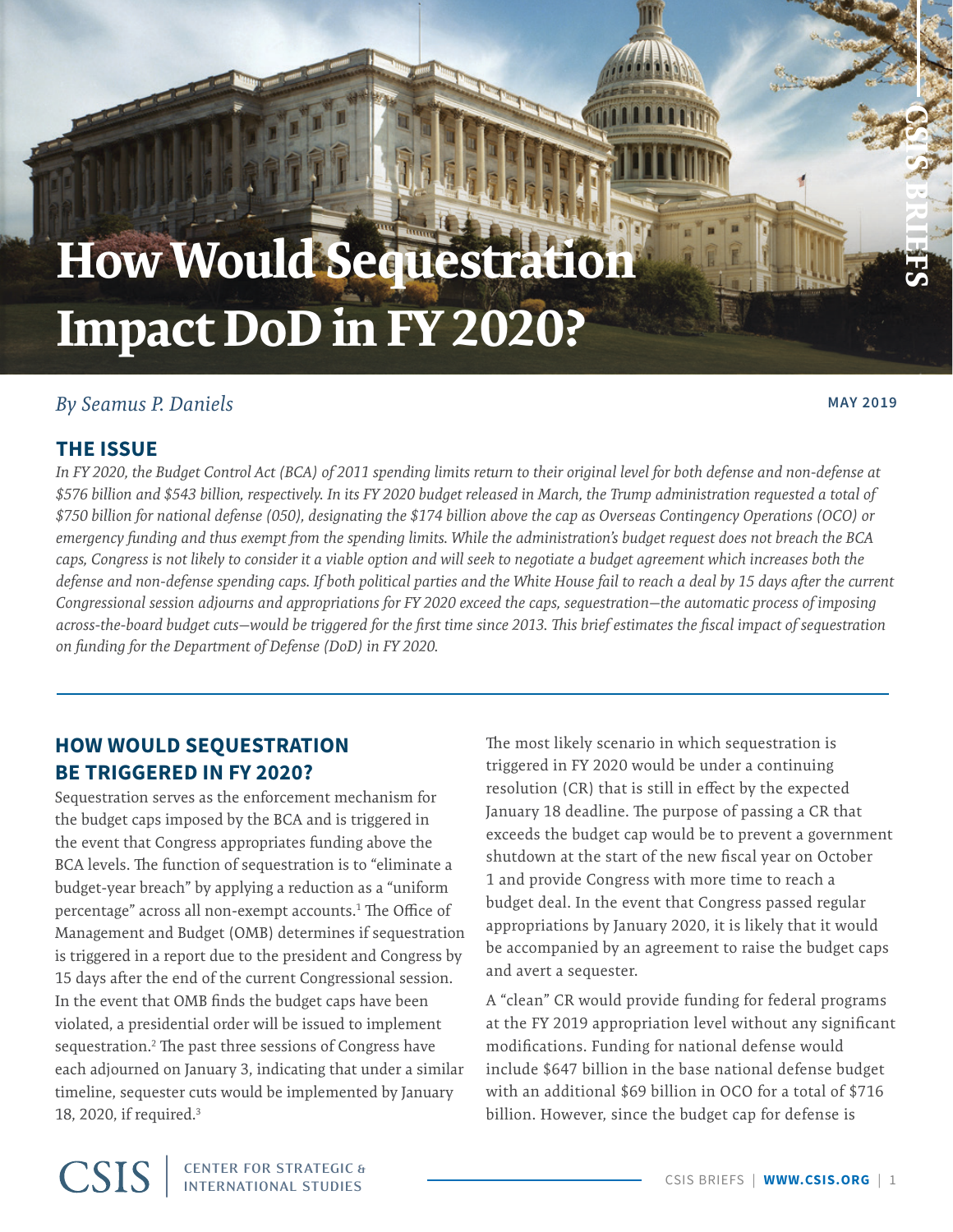<span id="page-1-0"></span>\$576 billion in FY 2020, the CR would violate the BCA spending limit by approximately \$71 billion (*\$647B - \$576B = \$71B*) and trigger a sequester of that amount in January 2020.

It is possible to reduce the funding level in a CR so that it does not violate the caps. For example, FY 2018 began with a CR that included an across-the-board reduction of 0.6791 percent, thereby ensuring that funding levels fell within the budget cap for that year.<sup>[4](#page-5-0)</sup> However, for a CR at FY 2019 funding levels to comply with the BCA cap of \$576 billion for defense in FY 2020, Congress would have to institute a cut of approximately 9 percent—essentially having the same impact as sequestration.

# **WHAT WOULD BE THE IMPACT OF SEQUESTRATION ON DOD IN FY 2020?**

As previously mentioned, sequestration is a uniform percentage cut applied to all applicable accounts. For DoD funding, this means that the cuts would be distributed equally across each funding line for programs, projects, and activities. Under the law, the president has the authority to exempt military personnel (MILPERS) accounts from the sequester or provide a lower percentage reduction so that service members may receive pay and benefits.<sup>5</sup> However, if MILPERS accounts are exempted, then all other DoD accounts must be further reduced to offset the MILPERS exemption.[6](#page-5-0) In the case of an FY 2020 sequester, the president would likely exempt the MILPERS account as President Obama did in 2013[.7](#page-5-0)

To calculate the percentage cut applied to all accounts, the breach in the budget caps is divided by the total budgetary resources available for overall national defense minus the MILPERS funding. The total resources available include prior year unobligated balances within DoD accounts and OCO funding, which are also subject to the cuts.

Table 1 provides an estimate of the impact of a potential sequester on defense funding in FY 2020. It assumes that sequestration will be triggered as a result of a continuing resolution at FY 2019 funding levels. The remaining prior year unobligated funds are the expected balances for January 18, 2020 and were calculated using estimates in the DoD Financial Summary Tables and the Office of the Secretary of Defense (OSD) Rule-of-Thumb Obligation Rate benchmarks.[8](#page-5-0)

# *The most likely scenario in which sequestration is triggered in FY 2020 would be under a continuing resolution (CR) that is still in effect by the expected January 18 deadline.*

Based on the data in Table 1, defense funding accounts would be subject to an 11 percent cut distributed across each title (besides the exempted MILPERS accounts) for a total sequester of \$71 billion to all national defense funding (budget function 050). Operations & maintenance (O&M) would account for approximately 46 percent of the estimated \$67 billion in cuts to DoD funding. Procurement funding and research, development, test & evaluation (RDT&E) would each make up 33 percent and 17 percent of the sequester cuts, respectively.

| <b>Account</b>                         | <b>Assumed FY</b><br><b>2020 CR</b> | <b>Estimated Prior Year</b><br><b>Unobligated Funds</b> | <b>Estimated Total</b><br><b>Budgetary Resources</b> | <b>Estimated Total</b><br><b>Sequester</b> | % Cut from<br>Sequestration |
|----------------------------------------|-------------------------------------|---------------------------------------------------------|------------------------------------------------------|--------------------------------------------|-----------------------------|
| <b>MILPERS</b>                         | \$150,731,000                       |                                                         | \$150,731,000                                        |                                            |                             |
| <b>O&amp;M</b>                         | \$278,807,000                       |                                                         | \$278,807,000                                        | $-530,781,830$                             | $-11.0\%$                   |
| Procurement                            | \$147,288,000                       | \$55,940,643                                            | \$203,228,643                                        | $-$ \$22,437,563                           | $-11.0%$                    |
| <b>RDT&amp;E</b>                       | \$95,254,000                        | \$11,376,575                                            | \$106,630,575                                        | $-$11,772,604$                             | $-11.0%$                    |
| <b>MILCON</b>                          | \$9,689,000                         | \$8,602,015                                             | \$18,291,015                                         | $-52,019,429$                              | $-11.0%$                    |
| <b>Other</b>                           | \$3,222,000                         | \$310,519                                               | \$3,532,519                                          | $-$ \$390,010                              | $-11.0%$                    |
| <b>TOTAL DoD (051)</b>                 | \$684,991,000                       | \$76,229,752                                            | \$761,220,752                                        | $-$67,401,435$                             | $-8.9%$                     |
| <b>TOTAL National Defense</b><br>(050) | \$716,000,000                       | \$76,229,752                                            | \$792,229,752                                        | $-$70,825,000$                             | $-8.9%$                     |

# **Table 1: FY 2020 Sequestration Cuts by Title (discretionary budget authority in current dollars)**

The "Other" account includes Family Housing funding and Revolving and Management Funds. There were no Trust Funds reported for FY 2019 according to OMB. For the purpose of this analysis, it is assumed that there are no prior year unobligated funds for budget functions (053) and (054), which along with DoD (051), make up the total national defense function (050). Data derived from Office of Management and Budget, Public Budget Database (Washington, DC: Office of Management and Budget, March 2019) and Department of Defense, Financial Summary Tables: *Department of Defense Budget for Fiscal Year 2020* (Washington, DC: Department of Defense, April 2019).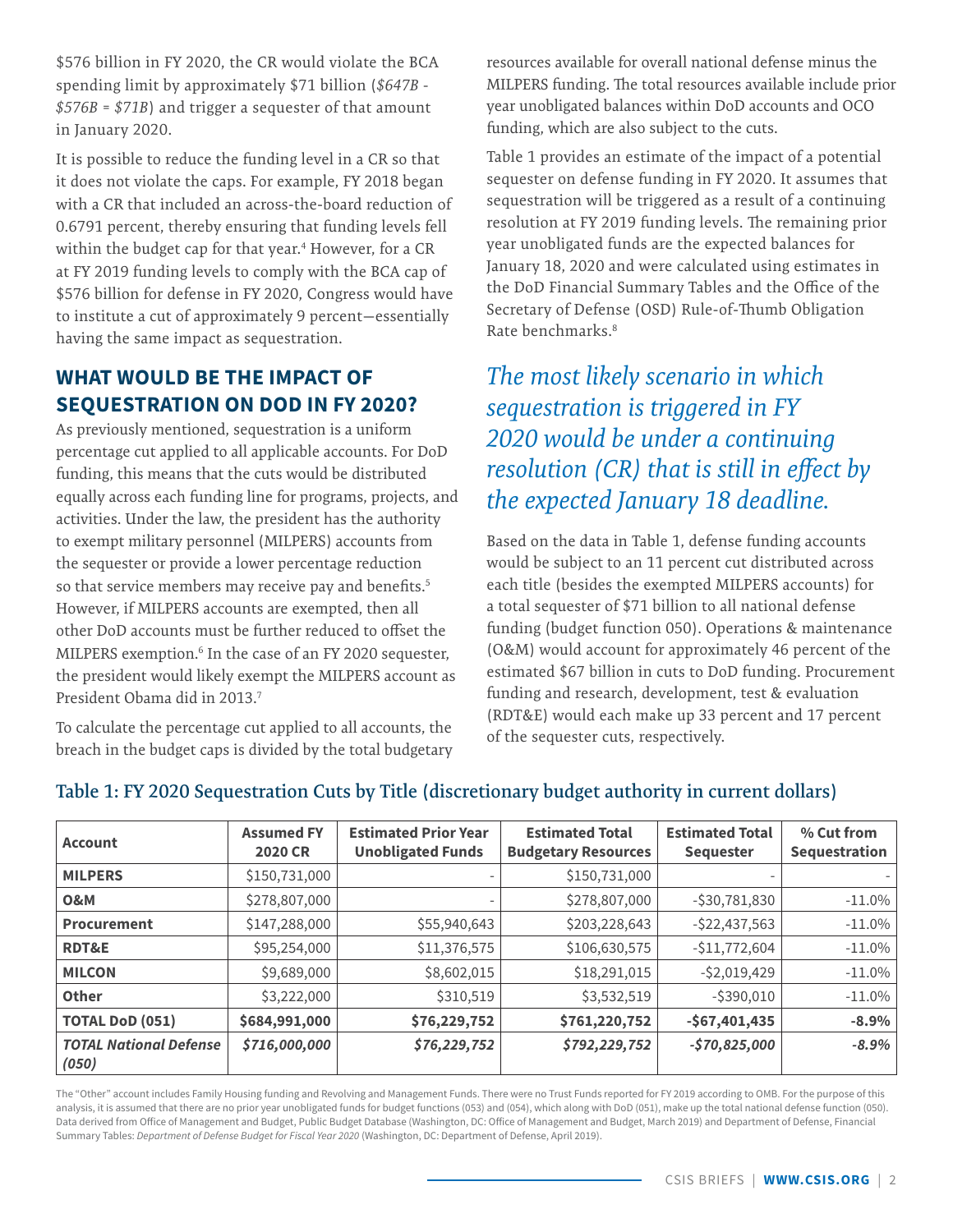# <span id="page-2-0"></span>**HOW WOULD AN FY 2020 SEQUESTER DIFFER FROM THE FY 2013 SEQUESTER?**

Since the passage of the BCA in 2011, sequestration has only occurred once, in 2013, following the failure of the Joint Select Committee on Deficit Reduction—also known as the "Super Committee"—to propose a viable alternative deficit reduction plan. The sequester, originally set to be implemented on January 2, 2013, was delayed until March 1, 2013 with the passage of the American Taxpayer Relief Act of 2012.<sup>[9](#page-5-0)</sup> The 2012 law also raised the budget caps for both defense and nondefense for FY 2013 but lowered the caps for FY 2014.[10](#page-5-0)

Table 2 illustrates the impact of the FY 2013 sequester on DoD and its related funding accounts. In total, DoD funding was cut by over \$37 billion (\$42 billion in FY 2020 dollars) as a result of sequestration. The cuts, however, were not applied at a uniform rate across each of the spending titles due to an exception in the law known as the "crediting provision." Under this provision, accounts that were reduced in the FY 2013 appropriations bill relative to their FY 2012 baseline were prevented from being reduced by more than the amount required by sequestration.<sup>[11](#page-5-0)</sup>

In addition to the rate at which the accounts were reduced by the sequester, one of the primary differences between FY 2013 and sequestration in FY 2020 would be the sheer size of the sequester itself. Adjusting for inflation, a \$67 billion sequester for the Department in FY 2020 would be approximately 81 percent larger (61 percent larger when adjusted for inflation) than the amount cut in FY 2013.

The cuts would also be concentrated in different areas of the DoD budget. In FY 2013, 55 percent of the sequester impacting DoD was in O&M funding. In FY 2020, however, cuts to O&M accounts would fall to approximately 46 percent. Acquisition's share (including procurement and RDT&E) of the sequester would grow from 42 percent in FY 2013 to over half (roughly 51 percent) in FY 2020. A sequester in FY 2020 would fall more on procurement and RDT&E than it did in FY 2013 because these accounts make up a larger share of the budget.

#### **CONCLUSION**

Among government officials, military leaders, and defense analysts, there is no universal consensus on the degree to which sequestration harmed DoD and prevented the Department from carrying out its mission. Skeptics point to exaggerated statements from officials on the effects of sequestration and the continued misuse of the term to mischaracterize the BCA caps[.12](#page-5-0) From an execution standpoint, DoD was also able to mitigate some effects of the cuts by using the reprogramming authority given by Congress to transfer funding between accounts[.13](#page-5-0)

# *If sequestration is triggered in FY 2020, DoD will arguably face more difficult decisions and more painful cuts than in FY 2013.*

However, it cannot be denied that the sequester had negative impacts on DoD by forcing it to make cuts and pause some of its activities. As then-DoD comptroller Robert Hale later reflected, the cuts forced the services to halt training, delay deployments, cancel joint international exercises, and stop facility maintenance projects.<sup>[14](#page-5-0)</sup> Roughly 640,000 civilian employees of DoD, approximately 85 percent of its workforce, were furloughed and did not recieve back pay[.15](#page-5-0) 

| <b>Account</b>         | FY 2013 Total Enacted | <b>Prior Year</b><br><b>Unobligated Funds</b> | <b>Total Budgetary</b><br><b>Resources</b> | <b>Total Sequester</b>   | % Cut from<br>Sequestration |
|------------------------|-----------------------|-----------------------------------------------|--------------------------------------------|--------------------------|-----------------------------|
| <b>MILPERS</b>         | \$149,651,297         |                                               | \$149,651,297                              | $\overline{\phantom{0}}$ |                             |
| <b>O&amp;M</b>         | \$272,763,132         | \$9,485,065                                   | \$282,248,197                              | $-$ \$20,326,929         | $-7.2\%$                    |
| <b>Procurement</b>     | \$109,769,635         | \$36,748,595                                  | \$146,518,230                              | $-$ \$9,790,040          | $-6.7\%$                    |
| <b>RDT&amp;E</b>       | \$69,592,266          | \$4,973,013                                   | \$74,565,279                               | $-$ \$6,054,830          | $-8.1\%$                    |
| <b>MILCON</b>          | \$8,961,948           | \$9,649,418                                   | \$18,611,366                               | $-$ \$820,913            | $-4.4%$                     |
| <b>Other</b>           | \$4,404,494           | \$1,361,291                                   | \$5,765,785                                | $-$ \$224,106            | $-3.9\%$                    |
| <b>TOTAL DoD (051)</b> | \$615,142,772         | \$62,217,382                                  | \$677,360,154                              | $-537,216,818$           | $-5.5%$                     |

# **Table 2: FY 2013 Sequestration Cuts by Title (discretionary budget authority in current dollars)**

Data derived from Office of the Under Secretary of Defense (Comptroller), *Department of Defense Report on the Joint Committee Sequestration for Fiscal Year 2013* (Washington, DC: Department of Defense, June 2013); The "Other" account includes Family Housing funding, Revolving and Management Funds, and Trust Funds.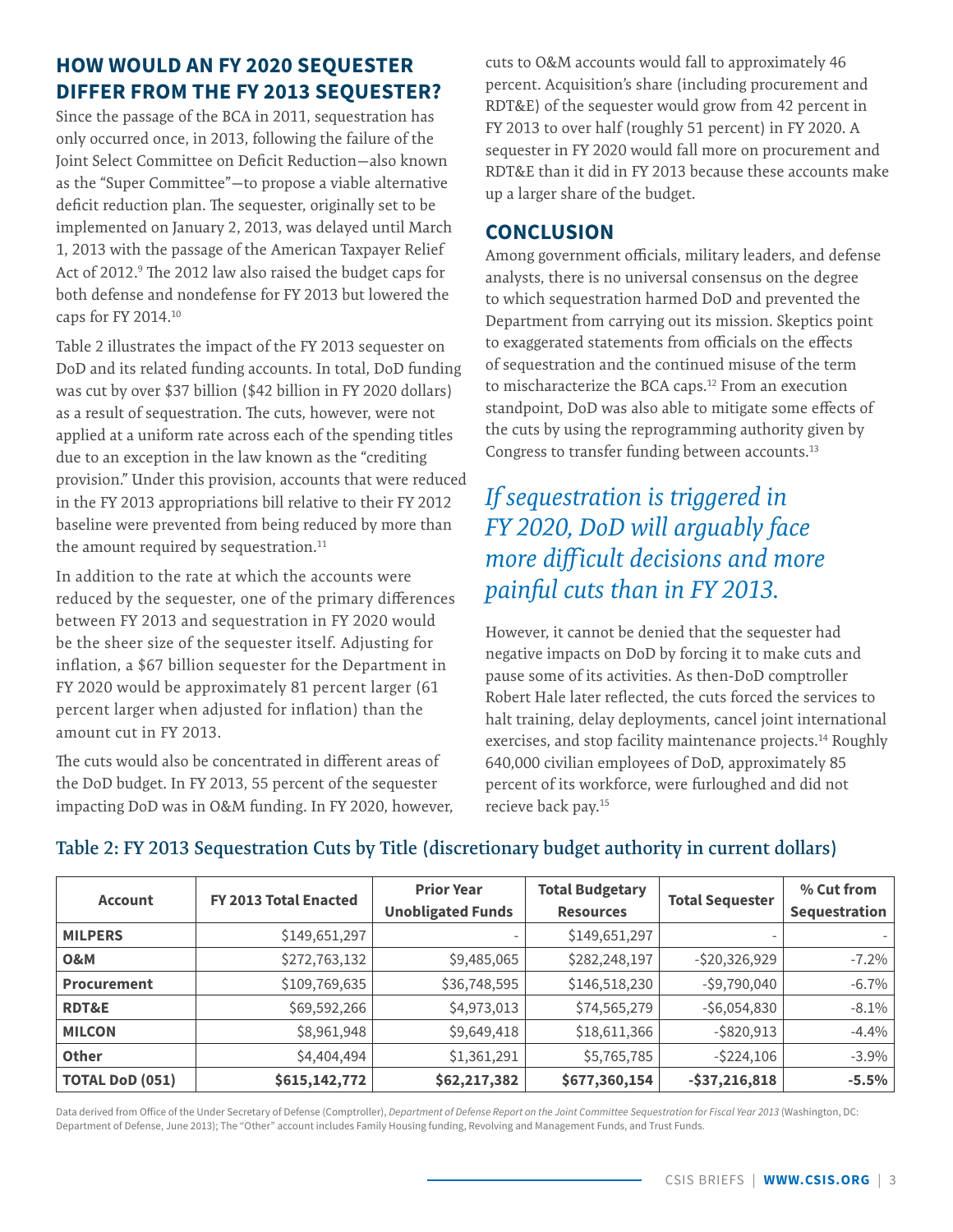<span id="page-3-0"></span>If sequestration is triggered in FY 2020, DoD will arguably face more difficult decisions and more painful cuts than in FY 2013. The total sequester to DoD accounts will be over 80 percent larger than the FY 2013 sequester, adjusting for inflation. A significant percentage of the cuts will also reduce acquisition spending at a point when the Department is looking to modernize the military in alignment with the 2018 *National Defense Strategy*.

Congress has approximately eight months to address the budget caps for FY 2020 and ensure that sequestration is averted once again. Two-year budget deals reached in 2013, 2015, and 2018—the first two of which were under a divided Congress—provide models of agreements with bipartisan support.<sup>16</sup> Such a deal would avoid sequestration for the remaining two years of the BCA caps.

*Seamus P. Daniels is a research associate and program manager for Defense Budget Analysis in the International Security Program at the Center for Strategic and International Studies in Washington. D.C.* 

*This brief is made possible by general support to CSIS. No direct sponsorship contributed to this brief.*

**CSIS BRIEFS** are produced by the Center for Strategic and International Studies (CSIS), a private, tax-exempt institution focusing on international public policy issues. Its research is nonpartisan and nonproprietary. CSIS does not take specific policy positions. Accordingly, all views, positions, and conclusions expressed in this publication should be understood to be solely those of the author(s). *© 2019 by the Center for Strategic and International Studies. All rights reserved.* Cover Photo: Architect of the Capitol, Flickr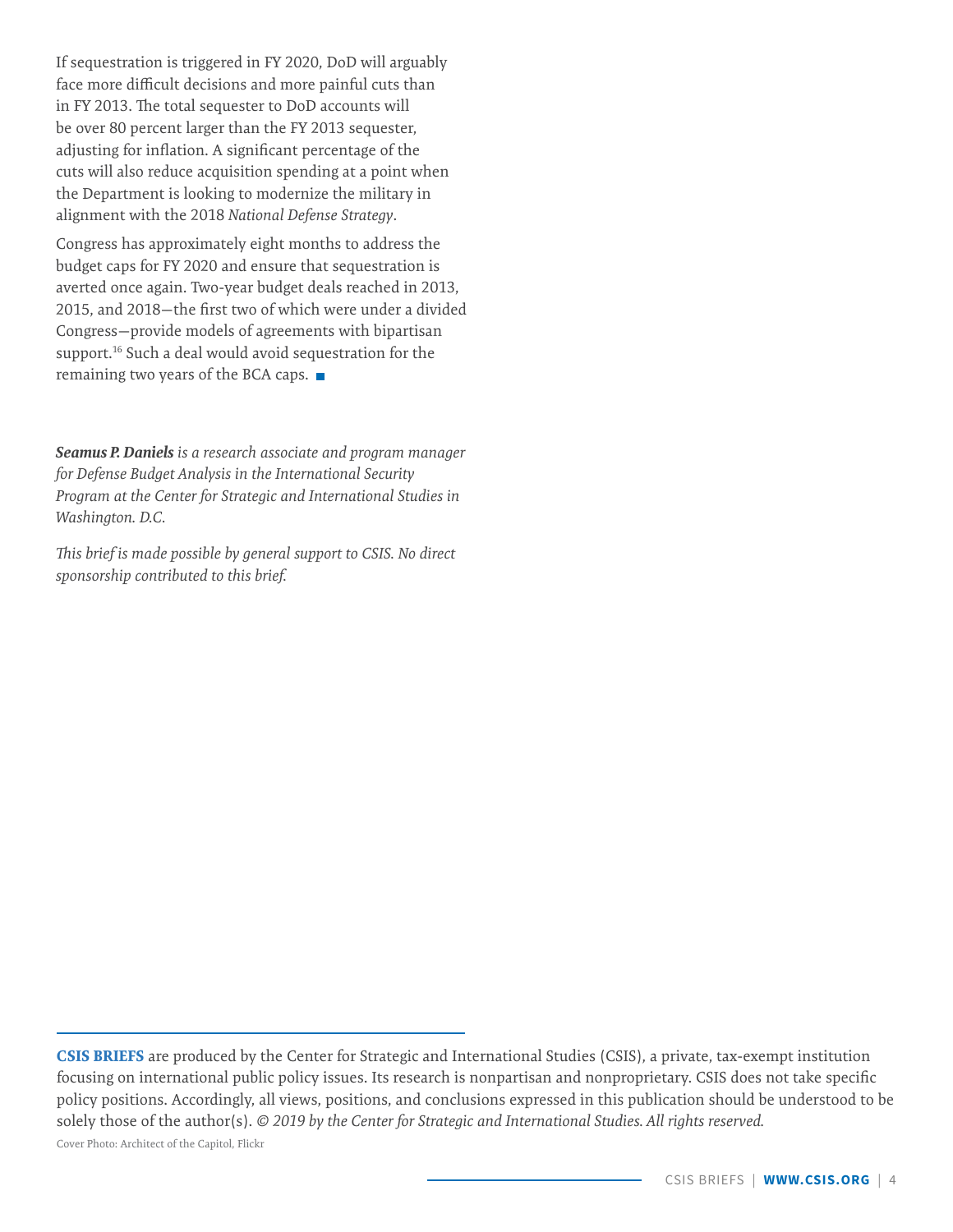## <span id="page-4-0"></span>**APPENDIX: SOURCES AND METHODOLOGY**

The data for the FY 2019 funding levels that would be enacted in a continuing resolution for FY 2020 were taken from the FY 2020 OMB budget authority database for FY 2019.

The remaining prior year unobligated funds were calculated from the estimates of the unobligated balances for the FY 2019 base and OCO enacted levels found in Section G of the FY 2020 Financial Summary Tables published by the DoD.<sup>17</sup> The unobligated balances by title were broken out by funding year. To estimate the remaining prior year unobligated funds at the assumed date of sequestration (January 18, 2020), the balance for each funding year was reduced according to the obligation rate for each spending title as published in the OSD Rule-of-Thumb Obligation Rate benchmarks.<sup>18</sup> Although these benchmarks do not provide an entirely accurate estimate for the rate at which funding is obligated, they provide a general expectation for the rate at which funding should be obligated, thereby allowing a forecast for the remaining unobligated balance on January 18.

For the purposes of calculating the remaining unobligated balance, it is assumed that any unobligated MILPERS and O&M funding, which have only one year of availability, would have expired by January 18. Shipbuilding funding, despite having a period of availability of five years, was also included and reduced according to the obligation rate for procurement funding, which has a three-year period of availability. Based on these assumptions, the estimate for the remaining prior year unobligated funds should be regarded as somewhat conservative.

#### **CALCULATION OF ESTIMATED PERCENTAGE CUT TO** APPLICABLE DOD ACCOUNTS FOR FY 2020 SEQUESTER

%  $cut =$ 

National Defense (050) Base Budget - BCA Cap Level National Defense Base +  $0CO$  + Remaining Unobligated Funding - MILPERS

 $=\frac{$647B - $576B}{$647B + $69B + $76B - $151B} = 11\%$